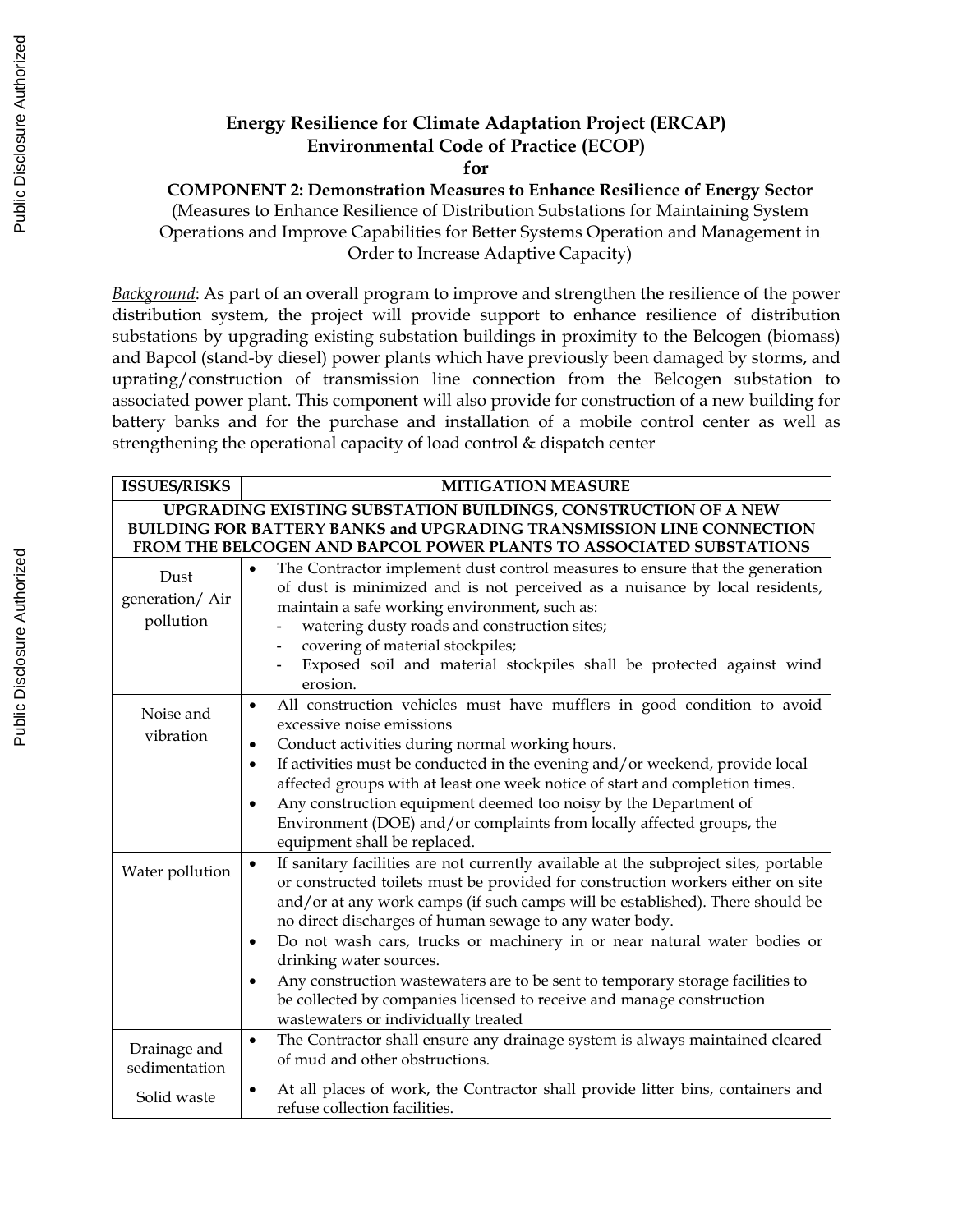|               | Solid waste may be temporarily stored on site in a designated area approved<br>$\bullet$      |
|---------------|-----------------------------------------------------------------------------------------------|
|               |                                                                                               |
|               | by the Construction Supervision Consultant and the Department of                              |
|               | Environment (DOE)/Solid Waste Management Authority prior to collection                        |
|               | and disposal.                                                                                 |
|               | Waste storage containers shall be covered, tip-proof, weatherproof and<br>٠                   |
|               | scavenger proof.                                                                              |
|               | No burning, on-site burying or dumping of solid waste shall occur. If burning<br>٠            |
|               | is the only alternative, prior approvals should be obtained by the DOE.                       |
|               | Recyclable materials such as scrap steel, scaffolding material, packaging<br>٠                |
|               | material, etc. shall be collected and separated by the Contractor on-site from                |
|               | other waste sources for reuse, for use as fill, or for sale only to operators                 |
|               | officially licensed to conduct recycling/recovery                                             |
|               | Under no circumstances shall the contractor dispose of any material in<br>$\bullet$           |
|               |                                                                                               |
|               | environmentally sensitive areas, such as in areas of natural habitat or in                    |
|               | watercourses.                                                                                 |
|               | When removed off site, solid waste or construction debris shall be disposed of<br>٠           |
|               | only at sites identified and officially designated by the DOE and/or Solid                    |
|               | Waste Management authority.                                                                   |
|               | Components such as old transformers, capacitors and other electric equipment,<br>٠            |
|               | etc. having a remaining useful life are to be stored and/or used at other sites as            |
|               | needed. If such components have no remaining useful life they are to be                       |
|               | handled as recyclable materials indicated above. (Note: polychlorinated                       |
|               | biphenyls-PCBs-have been outlawed in Belize since the 1990s. In 2008, BEL                     |
|               | conducted a PCB testing program and determined all the transformers in their                  |
|               | systems were free of PCBs). Nevertheless, in the event a transformer without                  |
|               | nameplate is identified, a Chlor-n-oil test should be conducted onsite to                     |
|               | determine PCB content. If test results show PCB content above DOE's                           |
|               | recommended threshold of 50 ppm, confirmatory testing should be done at an                    |
|               | approved laboratory. DOE should also be consulted to guide BEL in the                         |
|               | disposal of the equipment and its contents. Follow BEL's procedure for PCB in                 |
|               | appendix #1.                                                                                  |
|               | Used oil and grease shall be removed from site and sold to a recycling<br>$\bullet$           |
| Chemical or   | company approved by the DOE.                                                                  |
| hazardous     | Used oil and lubricants, from the maintenance of any vehicles and machinery<br>$\bullet$      |
| materials     | shall be stored in sealed labeled drums or collected in holding tanks and                     |
| and/or wastes |                                                                                               |
|               | removed from site and sold to an oil recycling company approved by the                        |
| (spent        | Department of Environment or disposal of through the Solid Waste                              |
| lubricants,   | Management Authority.                                                                         |
| paints,       | Do not use toxic materials, including lead-based paints on any structures:<br>$\bullet$       |
| adhesives,    | coating materials for steel or concrete structures should be approved by the                  |
| solvents)     | DOE. Refer to the Pesticide Control Board of Prohibited Pesticides listing.                   |
|               | In the event materials are to be used containing chemicals not previously<br>$\bullet$        |
|               | regulated in Belize, the Contractor should obtain approval by the Pesticides                  |
|               | Control Board and/or the DOE.                                                                 |
|               | Asbestos materials are not to be used as either construction (roofs, interior or<br>$\bullet$ |
|               | exterior walls etc.) or insulating materials (piping, ductwork, etc.) in any                  |
|               | buildings.                                                                                    |
|               | Any existing building containing asbestos materials, the Contractor is<br>٠                   |
|               | responsible for having these materials removed with guidance from the DOE.                    |
|               | Refer to the Asbestos Removal Protocol.                                                       |
|               | Other hazardous wastes are to be stored with appropriate warning labeling at                  |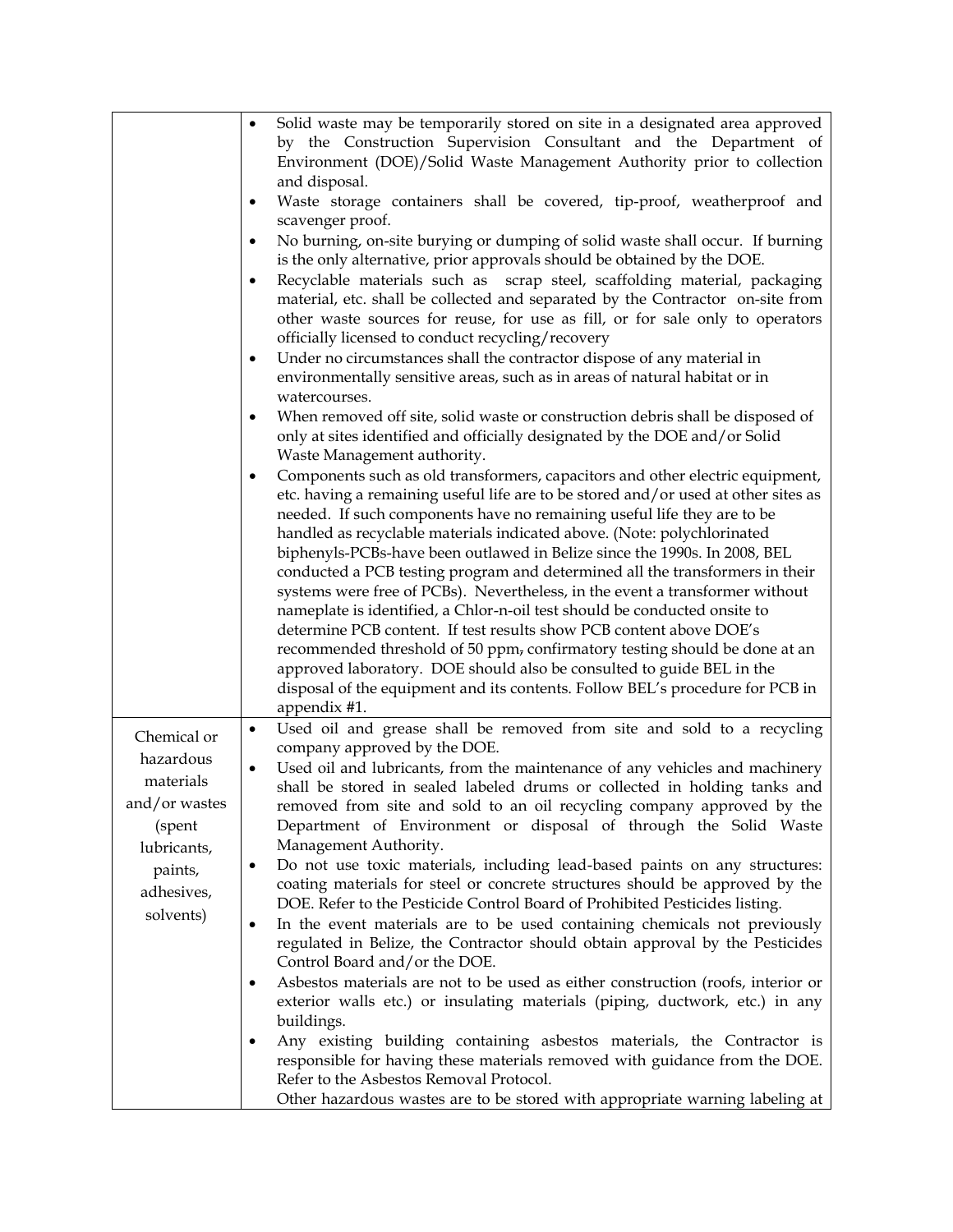|                                                                                                               | temporary facilities on-site or brought to a central facility at the transfer station<br>at Mile 3 George Price Highway that is well ventilated with impervious floors<br>and locked when not in use. Final disposal should be done with guidance from<br>the Solid Waste Management Authority and or DOE.                                                                                                                                                                                                                                                                                                                                                                                                                                                                                                                                                                                                                                                                                                                                                                                                                                                                                                                                                                                                                                                                                                                                        |
|---------------------------------------------------------------------------------------------------------------|---------------------------------------------------------------------------------------------------------------------------------------------------------------------------------------------------------------------------------------------------------------------------------------------------------------------------------------------------------------------------------------------------------------------------------------------------------------------------------------------------------------------------------------------------------------------------------------------------------------------------------------------------------------------------------------------------------------------------------------------------------------------------------------------------------------------------------------------------------------------------------------------------------------------------------------------------------------------------------------------------------------------------------------------------------------------------------------------------------------------------------------------------------------------------------------------------------------------------------------------------------------------------------------------------------------------------------------------------------------------------------------------------------------------------------------------------|
| Disruption of<br>vegetative<br>cover and<br>ecological<br>resources<br>(New building<br>for battery<br>banks) | Areas to be cleared should be minimized as much as possible.<br>$\bullet$<br>To the extent possible, existing roads/routes to pole sites should be used. If<br>٠<br>access roads must be established, they should cause minimal disruption to<br>local habitats. The same access road used for construction/installation should<br>be used for maintenance operations<br>The Contractor shall remove topsoil from all areas where topsoil will be<br>$\bullet$<br>impacted on by rehabilitation activities, including temporary activities such as<br>storage and stockpiling. Any stripped topsoil shall be stockpiled in temporary<br>areas agreed with the Construction Supervision Consultant and be adequately<br>protected from loss by rain, wind etc. Subsequently, topsoil shall be given to<br>BAPCOL and BELCOGEN for reuse in agriculture or backfill where applicable.<br>Application of pesticides (herbicides) for vegetation clearing and/or<br>٠<br>maintenance is not permitted, unless approved by the Pesticide Control Board<br>and the DOE. Preference for land clearance/maintenance should be for either<br>manual or mechanical or both.<br>Disposal of vegetative cover should not be burned, but sent to a government<br>٠<br>approved site for disposal.<br>For removal of virgin vegetation, the Contractor shall obtain an environmental<br>$\bullet$<br>clearance or permit issued by the DOE/Forestry department. |
|                                                                                                               | When needed, the Contractor shall erect temporary protective fencing to<br>$\bullet$<br>efficiently protect the preserved trees before commencement of any works                                                                                                                                                                                                                                                                                                                                                                                                                                                                                                                                                                                                                                                                                                                                                                                                                                                                                                                                                                                                                                                                                                                                                                                                                                                                                  |
|                                                                                                               | within the site.<br>The Contractor shall ensure that no hunting, trapping shooting, poisoning of<br>٠<br>fauna takes place by Contractor personnel.                                                                                                                                                                                                                                                                                                                                                                                                                                                                                                                                                                                                                                                                                                                                                                                                                                                                                                                                                                                                                                                                                                                                                                                                                                                                                               |
| Traffic<br>management                                                                                         | Traffic Management shall be in accordance with BEL's Motor Vehicle Policy<br>$\bullet$<br>section 1.14. In addition to BEL's traffic control measures, during the<br>construction phase of the project, BEL shall seek guidance from the Belize<br>Traffic department in the event:<br>a) there is significant increases in vehicle trips<br>b) there is a need to re-route traffic taking into account sensitive areas such as<br>schools and hospitals.<br>c) there is a need to install lighting at night for traffic circulation.<br>The Contractor shall place signs around the construction areas to facilitate<br>٠<br>traffic movement providing direction to various components of the works, and<br>provide safety advice and warning.<br>If materials are to be transported during rush hour, the Belize Traffic<br>٠<br>department must be notified by the Contractor and if necessary, provide<br>assistance.<br>Before rehabilitation activities start, BEL shall carry out consultations with<br>٠<br>local government and community and with the traffic department.                                                                                                                                                                                                                                                                                                                                                              |
| Interruption of<br>utility services                                                                           | Provide information to affected households on working schedules as well as<br>$\bullet$<br>planned disruptions of water/power at least 2 days in advance.<br>Any damages to existing utility systems of cable, telecommunications, water<br>٠<br>supply etc. shall be reported to authorities and repaired as soon as possible.<br>Associated costs shall be the responsibility of the Contractor. (TO BE<br>INCLUDED IN THE PROCUREMENT DOCUMENTS)                                                                                                                                                                                                                                                                                                                                                                                                                                                                                                                                                                                                                                                                                                                                                                                                                                                                                                                                                                                               |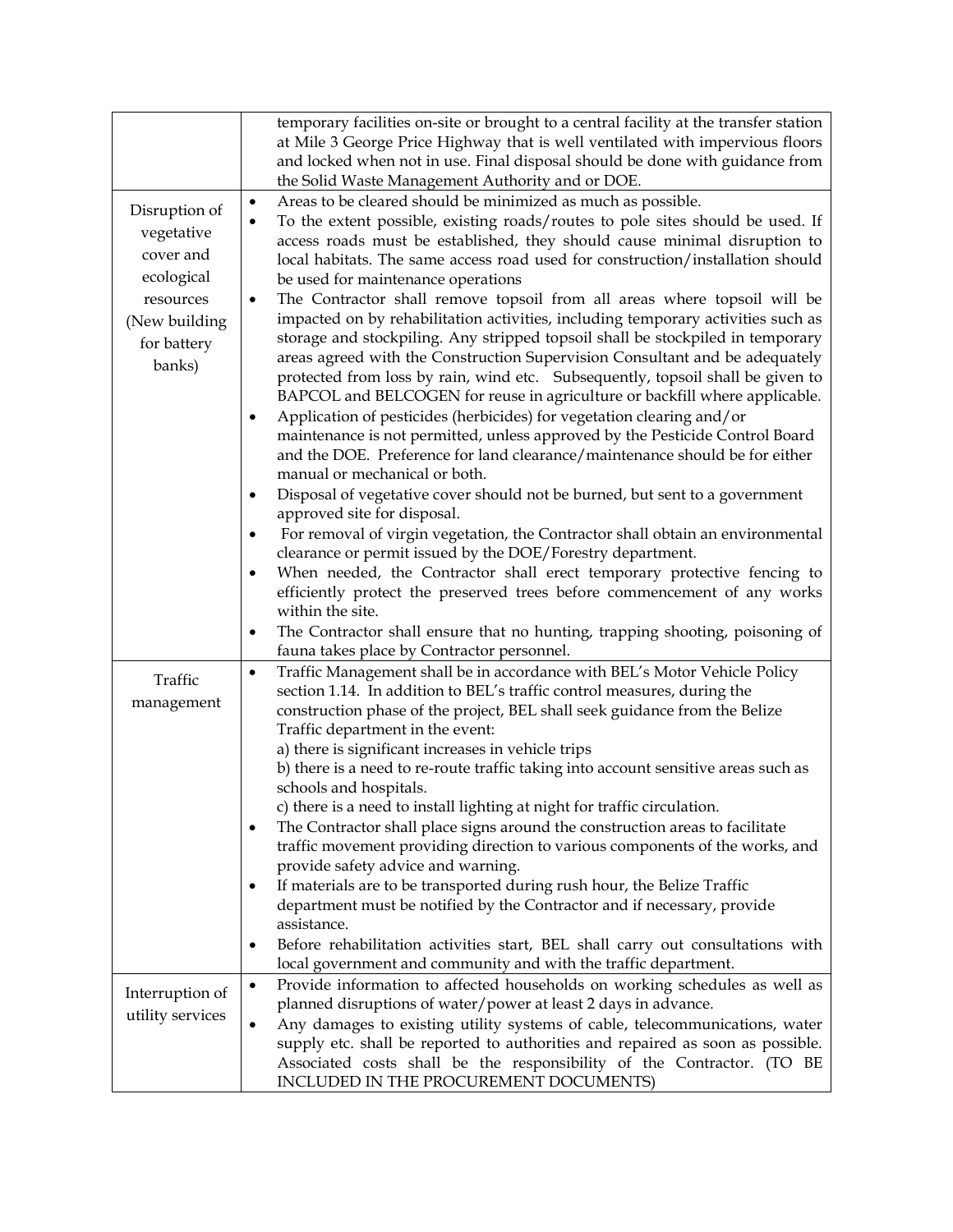| Restoration of | Cleared areas such as disposal areas, site facilities, workers' camps, stockpiles<br>$\bullet$                                                          |
|----------------|---------------------------------------------------------------------------------------------------------------------------------------------------------|
|                | areas, working platforms and any areas temporarily occupied during                                                                                      |
| affected areas | construction of the project works shall be restored by the Contractor using                                                                             |
|                | landscaping, adequate drainage and vegetation.                                                                                                          |
|                | Soil contaminated with chemicals or hazardous substances shall be removed,<br>$\bullet$                                                                 |
|                | transported and treated as hazardous waste. Disposal shall be based on                                                                                  |
|                | documented guidance from the Solid Waste Management Authority.                                                                                          |
|                | Belize's requirements for worker health and safety will be followed in<br>$\bullet$                                                                     |
| Worker and     | accordance with the Belize Labor Law, Part XIII: Safety, Health and Housing                                                                             |
| public Safety  | where applicable. In addition, worker health and safety will be followed in                                                                             |
|                | accordance with BEL's Corporate Safety Policy and Standards.                                                                                            |
|                | Training workers on occupational safety regulations and provide sufficient<br>٠                                                                         |
|                | personal protective equipment clothing for workers in accordance with                                                                                   |
|                | applicable Belize laws and BEL's procedure. (Refer to BEL's Personal                                                                                    |
|                | Protective Equipment Procedure)                                                                                                                         |
|                | Alcohol use by workers during work hours is strictly prohibited                                                                                         |
|                | Use of personal protective equipment (PPE) by workers will be strictly                                                                                  |
|                | enforced.                                                                                                                                               |
|                | For construction work not being performed within existing BEL/BELCOGEN property                                                                         |
|                | fence line:                                                                                                                                             |
|                | The Contractor shall install fences, barriers, dangerous warning/prohibition                                                                            |
|                | site around construction areas showing potential danger to the public.                                                                                  |
|                | The contractor shall provide safety measures such as installation of fences,<br>$\bullet$                                                               |
|                | barriers warning signs, lighting systems to prevent traffic accidents as well as                                                                        |
|                | other risk to people and sensitive areas.                                                                                                               |
|                | The contractor shall coordinate with local authorities (leaders of local<br>$\bullet$                                                                   |
| Communication  | communes, leader of villages) for agreed schedules of construction activities at                                                                        |
| with local     | areas near sensitive places (such as hospitals, schools, libraries, etc.) or at                                                                         |
| communities    | sensitive times (e.g., holidays, weekends, religious festival days etc.).                                                                               |
|                | Copies of these ECOPs and of other relevant environmental safeguard<br>٠                                                                                |
|                | documents shall be made available to local communities and to workers at the                                                                            |
|                | site upon commencement of the project.                                                                                                                  |
|                | Disseminate project information to affected parties (for example local<br>$\bullet$                                                                     |
|                | authority, enterprises and affected households, etc.) through community                                                                                 |
|                | meetings before construction commencement.                                                                                                              |
|                | Provide a community relations contact from whom interested parties can                                                                                  |
|                | receive information on site activities, project status and project implementation                                                                       |
|                | results.                                                                                                                                                |
|                | Inform local residents about construction and work schedules, interruption of<br>٠                                                                      |
|                | services, traffic detour routes and provisional bus routes, blasting and                                                                                |
|                | demolition, as appropriate.                                                                                                                             |
|                | Notification boards shall be erected at all construction sites providing<br>٠                                                                           |
|                | information about the project, as well as contact information about the site                                                                            |
|                | managers, environmental staff, health and safety staff, telephone numbers and                                                                           |
|                | other contact information so that any affected people can have the channel to                                                                           |
|                | voice their concerns and suggestions.                                                                                                                   |
|                | Do not create nuisances and disturbances in or near communities.<br>٠                                                                                   |
|                | In the event there is a nuisance or disturbance, it should be submitted to BEL's                                                                        |
|                |                                                                                                                                                         |
|                | Safety, Health and Environment (SH&E) Unit in writing. The notification<br>board should have the email address of the SH&E Unit, where all concerns are |
|                | documented.                                                                                                                                             |
|                |                                                                                                                                                         |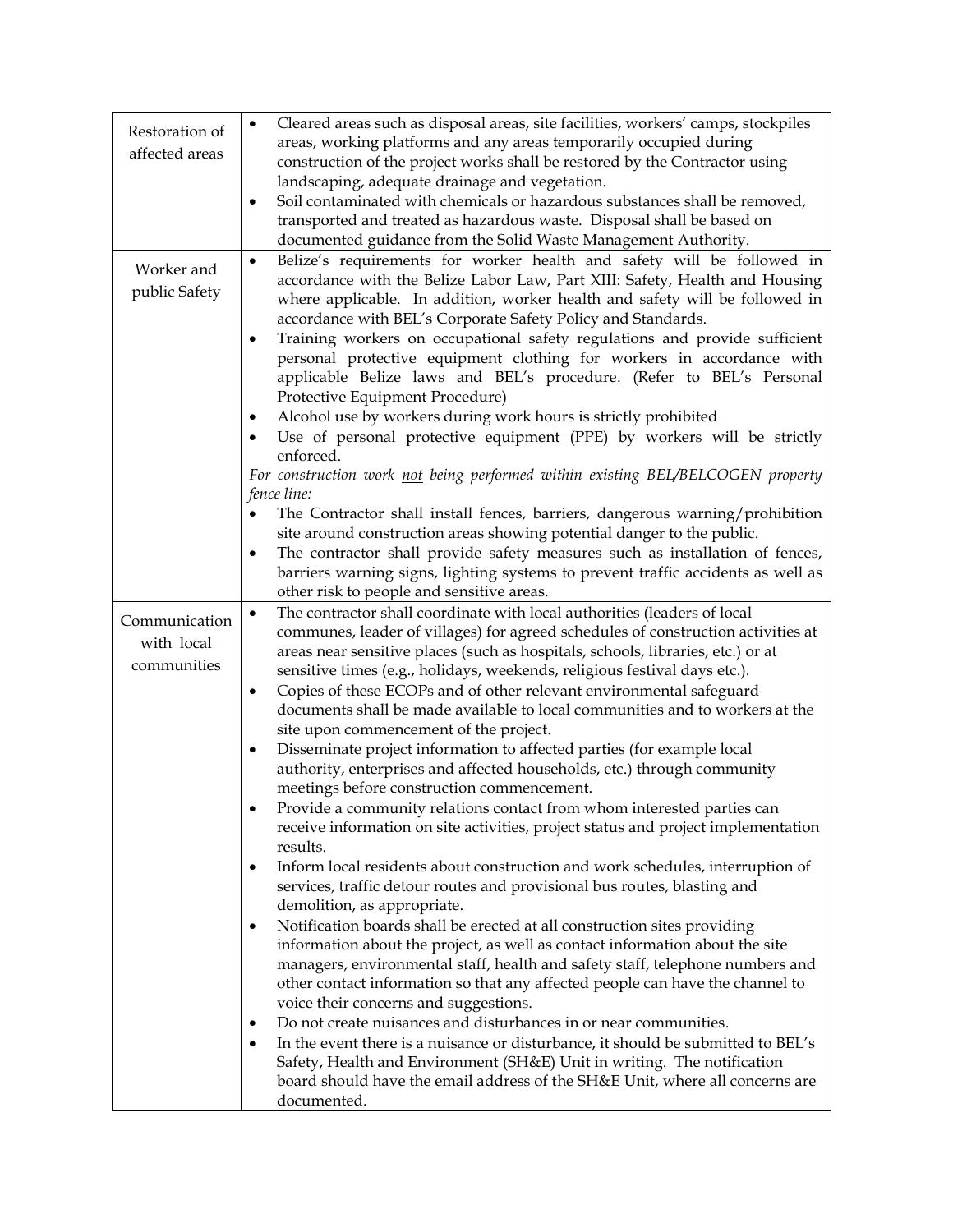|                 | Each case will be dealt with in a timely manner no longer than two months<br>$\bullet$                                                  |
|-----------------|-----------------------------------------------------------------------------------------------------------------------------------------|
|                 | after the concern has been received.                                                                                                    |
| Chance find     | If the Contractor discovers sites/artifacts of archeological, historical, significance,                                                 |
| procedures      | including graveyards and/or individual graves during excavation or                                                                      |
|                 | construction, the Contractor shall:                                                                                                     |
| (New building   | Stop the construction activities in the area of the chance find immediately;<br>$\bullet$                                               |
| for battery     | Notify the Construction Supervision Consultant who in turn will notify<br>$\bullet$                                                     |
| banks)          | responsible authorities in charge of the Cultural Property                                                                              |
|                 | Secure the site to prevent any damage or loss of removable objects. In cases<br>٠                                                       |
|                 | of removable antiquities or sensitive remains, constant guarding of the site                                                            |
|                 | shall be arranged until the responsible authorities take over;                                                                          |
|                 | Delineate the discovered site or area; (to be done by Dept. of<br>٠                                                                     |
|                 | Archeology/NICH                                                                                                                         |
|                 | Relevant authorities would be in charge of protecting and preserving the site<br>$\bullet$<br>before deciding on subsequent procedures. |
|                 | Decisions on how to proceed shall be taken by the responsible authorities.<br>٠                                                         |
|                 | If the cultural sites and/or relics are of high value and site preservation is<br>$\bullet$                                             |
|                 | recommended by professionals and required by the cultural relics authority,                                                             |
|                 | the Project's Owner will make necessary design changes to accommodate the                                                               |
|                 | request and preserve the site;                                                                                                          |
|                 | Decisions concerning the management of the finding shall be communicated<br>٠                                                           |
|                 | in writing by relevant authorities;                                                                                                     |
|                 | Construction works could resume only after written permission is granted                                                                |
|                 | from the responsible authorities concerning safeguard of the heritage.                                                                  |
|                 | Any worker removing or damaging such artifacts, shall be dismissed and                                                                  |
|                 | subjected to legal action                                                                                                               |
|                 | STRENGTHENING THE OPERATIONAL CAPACITY OF LOAD CONTROL & DISPATCH                                                                       |
| Solid Waste     | <b>CENTER</b><br>Procure quality and certified equipment with test certificates and warranty in<br>$\bullet$                            |
| Management      | accordance with accepted industry standards for eg. National Electrical Safety                                                          |
|                 | Code and American National Standards Institute.                                                                                         |
|                 | Support services should be availed from BEL's accepted sources.                                                                         |
|                 | Solid Waste mainly of packaging and wrappings should be disposed through                                                                |
|                 | licensed waste handlers.                                                                                                                |
|                 | Where possible re-cycling and re-use should be promoted.                                                                                |
|                 | Obsolete electrical equipment determined to be free of PCBs or other                                                                    |
|                 | hazardous materials should be disposed of through a registered and licensed                                                             |
|                 | Electrical Waste handler for recycling and not to be disposed into a landfill.                                                          |
|                 | Promote waste segregation for obsolete equipment by marking non-<br>٠                                                                   |
|                 | hazardous IT waste and hazardous IT waste appropriately. Hazardous IT                                                                   |
|                 | waste should be managed in a manner previously described)                                                                               |
| Occupation      | Only trained, competent and authorized staff approved by the HR department,<br>$\bullet$                                                |
| safety and      | Senior Manager Energy and Material Supply should operate and man the                                                                    |
| health hazards. | SCADA/EMS system                                                                                                                        |
|                 | Follow BEL's Standard Protection Code electrical safety rules and regulations.<br>$\bullet$                                             |
|                 | Safe working procedures should be observed at all times.                                                                                |
|                 | During installation and maintenance of the SCADA/EMS equipment and load                                                                 |
|                 | switches use the applicable personal protective clothing and equipment based                                                            |
|                 | on BEL's PPE procedure.                                                                                                                 |
|                 | Periodic medical tests especially eye tests for the controllers exposed to the                                                          |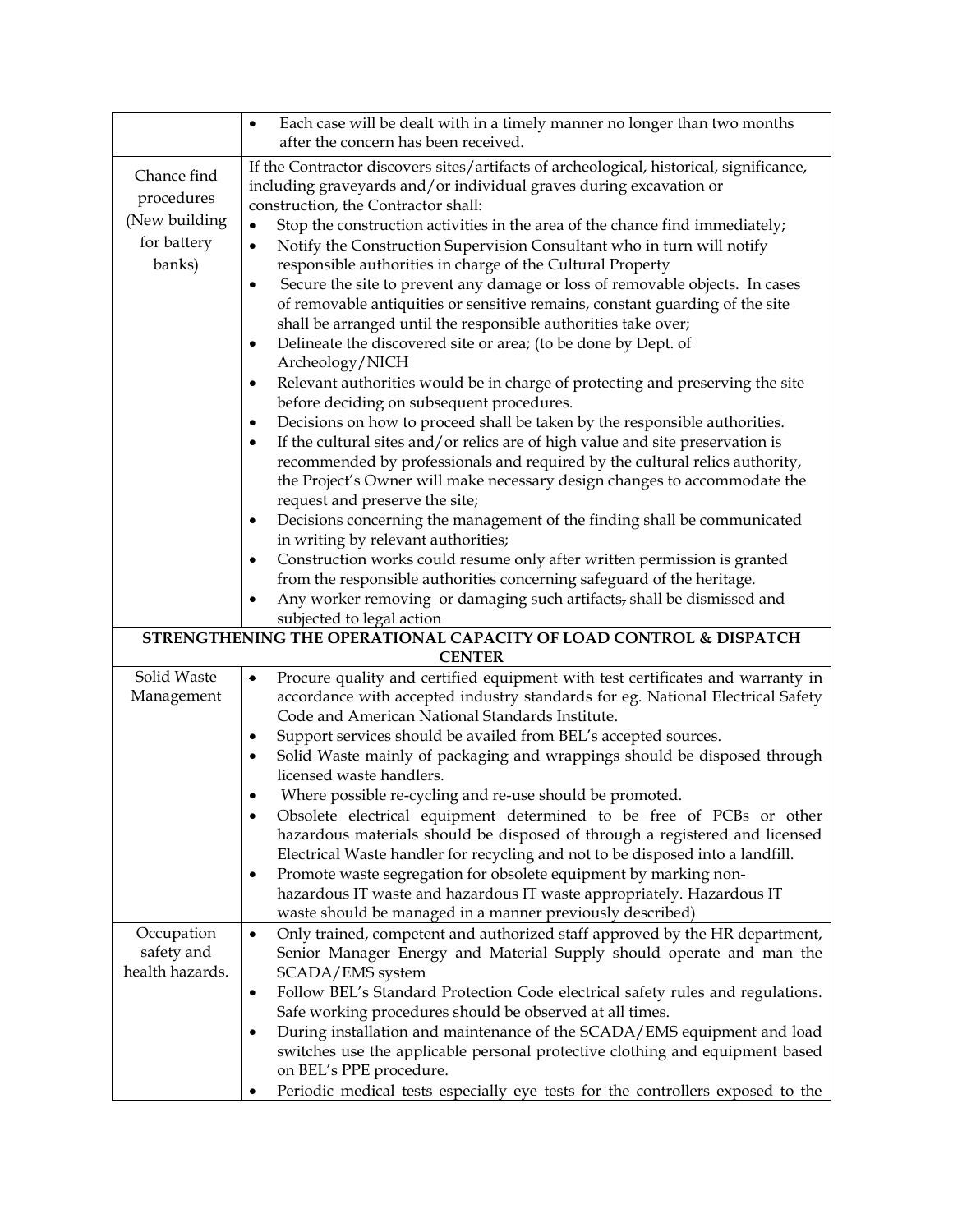|                  | Visual Display Units should be conducted annually. Rotation of staff and            |
|------------------|-------------------------------------------------------------------------------------|
|                  | minimal exposure hours to the Visual Display Units will enhance eye                 |
|                  | protection. Use of flat screens with anti-glares should be promoted.                |
|                  | Maintain clear markings and hazard communication signals and where<br>$\bullet$     |
|                  | necessary auto closure systems in case of emergencies                               |
|                  | Proper servicing and maintenance of equipment to ensure their optimal<br>٠          |
|                  | performance and safety                                                              |
| Risk of fire and | Provide dry agent fire protection systems.<br>$\bullet$                             |
| other            | Ensure staff is trained in BEL's emergency and preparedness response<br>٠           |
| emergency        | procedures as it relates to fires.                                                  |
| situation        | Ensure fire protection systems are properly labelled and inspected to maintain<br>٠ |
|                  | integrity.                                                                          |
|                  | In the event of a hurricane, follow BEL's Hurricane Preparedness Plan.              |